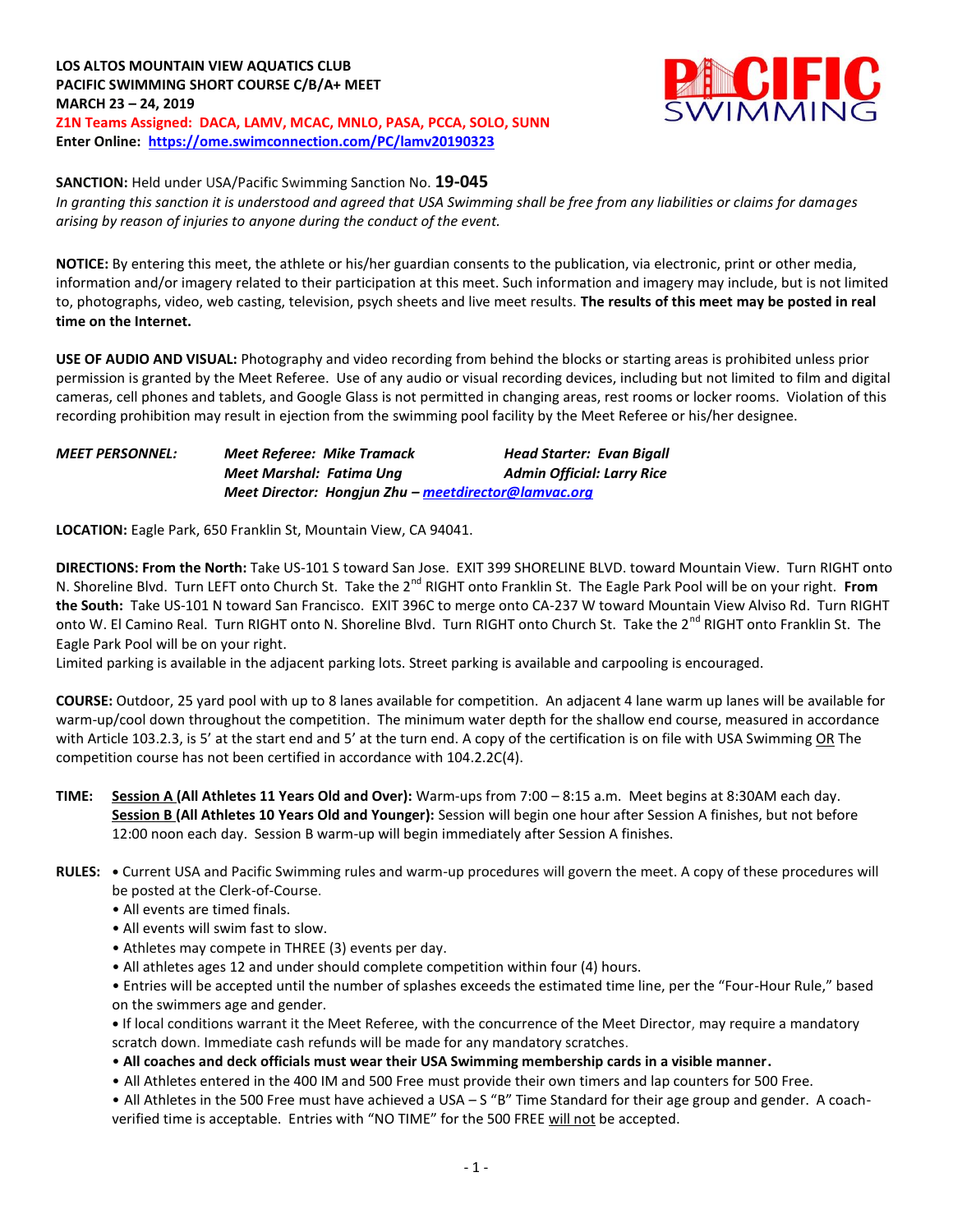**ATTENTION HIGH SCHOOL ATHLETES:** If you are a high school athlete in season, you need to be Unattached from this meet. It is the athlete's responsibility to be Unattached from this meet. You can un-attach at the meet if necessary. This does not apply to athletes swimming under the rules of the Nevada Interscholastic Activities Association (NIAA).

**UNACCOMPANIED ATHLETES:** Any USA-S athlete-member competing at the meet must be accompanied by a USA Swimming member-coach for the purposes of athlete supervision during warm-up, competition and warm-down. If a coach-member of the athlete's USA-S Club does not attend the meet to serve in said supervisory capacity, it is the responsibility of the athlete or the athlete's legal guardian to arrange for supervision by a USA-S member-coach. The Meet Director or Meet Referee may assist the athlete in making arrangements for such supervision; however, it is recommended that such arrangements be made in advance of the meet by the athlete's USA-S Club Member-Coach.

**RACING STARTS:** Athletes must be certified by a USA-S member-coach as being proficient in performing a racing start, or must start the race in the water. It is the responsibility of the athlete or the athlete's legal guardian to ensure compliance with this requirement.

**RESTRICTIONS:** • Smoking and the use of other tobacco products is prohibited on the pool deck, in the locker rooms, in spectator

- seating, on standing areas and in all areas used by athletes, during the meet and during warm-up periods.
- Sale and use of alcoholic beverages is prohibited in all areas of the meet venue.
- No glass containers are allowed in the meet venue.
- No propane heater is permitted except for snack bar/meet operations.
- All shelters must be properly secured.
- Deck changes are prohibited.

• Destructive devices, to include but not limited to, explosive devices and equipment, firearms (open or concealed), blades, knives, mace, stun guns and blunt objects are strictly prohibited in the swimming facility and its surrounding areas. If observed, the Meet Referee or his/her designee may ask that these devices be stored safely away from the public or removed from the facility. Noncompliance may result in the reporting to law enforcement authorities and ejection from the facility. Law enforcement officers (LEO) are exempt per applicable laws.

 Operation of a drone, or any other flying apparatus, is prohibited over the venue (pools, athlete/coach areas, spectator areas and open ceiling locker rooms) any time athletes, coaches, officials and/or spectators are present.

• Pets, not including guide dogs, are strictly prohibited in all areas of the meet venue.

**ELIGIBILITY:** • Athletes must be current members of USA-S and enter their name and registration number on the meet entry card as they are shown on their Registration Card. If this is not done, it may be difficult to match the athlete with the registration and times database. The meet host will check all athlete registrations against the SWIMS database and if not found to be registered, the Meet Director shall accept the registration at the meet (a \$10 surcharge will be added to the regular registration fee). Duplicate registrations will be refunded by mail.

• Athletes in the "A" Division must have met at least USA Swimming Motivational "A" minimum time standard. Athletes in the "B" Division must have met at least the listed "B" minimum time standard. All entry times slower than the listed "B" time standard will be in the "C" Division.

- Entries with **"NO TIME" will be ACCEPTED. (EXCEPTION – 500 FREE. SEE RULES)**
- Entry times submitted for this meet may be checked against a computer database and may be changed in accordance with Pacific Swimming Entry Time Verification Procedures.

• Disabled athletes are welcome to attend this meet and should contact the Meet Director or Meet Referee regarding any special accommodations on entry times and seeding per Pacific Swimming policy.

• Athletes 19 years of age and over may compete in the meet for time only, no awards. Such athletes must have met standards for the 17-18 age group.

• The athlete's age will be the age of the athlete on the first day of the meet.

**ENTRY PRIORITY:** Zone 1 North Athletes from **DACA, LAMV, MCAC, MNLO, PASA, PCCA, SOLO, SUNN** entering online must do so by **11:59 PM on Wednesday, March 6th** in order to receive priority acceptance to the meet. Surface mail entries must be postmarked by Monday, March 4th in order to receive priority acceptance to the meet. No Athletes other than those from LAMV, DACA, MCAC, MNLO, PASA, PCCA, SUNN, SOLO may enter the meet until the priority period has closed.

**ENTRY FEES:** \$4.00 per event plus an \$8.00 participation fee per athlete. Entries will be rejected if payment is not sent at time of request. No refunds will be made, except mandatory scratch downs.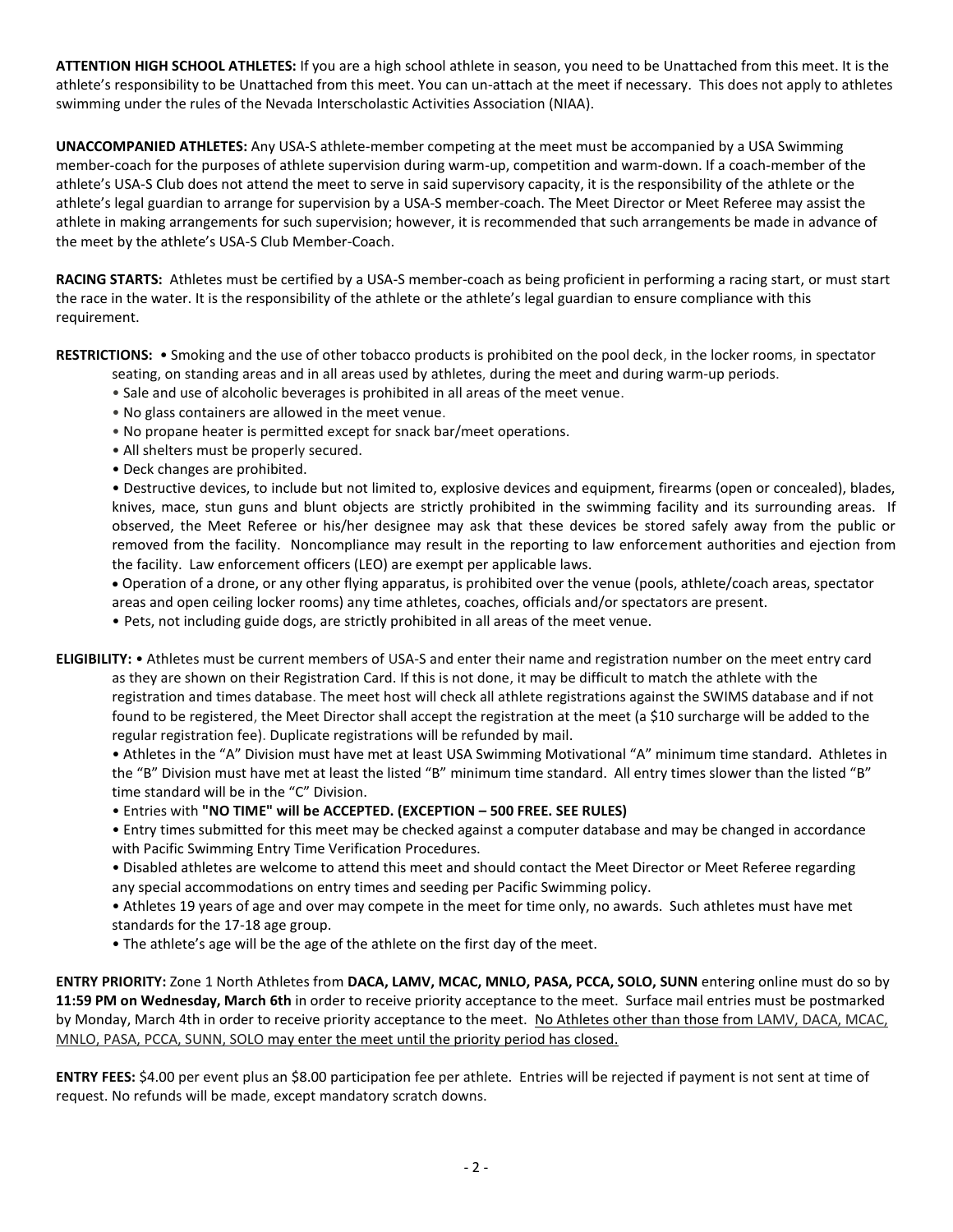**ONLINE ENTRIES:** To enter online go to **<https://ome.swimconnection.com/PC/lamv20190323>** to receive an immediate entry confirmation. This method requires payment by credit card. Swim Connection, LLC charges a processing fee for this service, equal to \$1 per athlete plus 5% of the total Entry Fees. Please note that the processing fee is a separate fee from the Entry Fees. If you do not wish to pay the processing fee, enter the meet using a mail entry. **Entering online is a convenience, is completely voluntary, and is in no way required or expected of an athlete by Pacific Swimming.** Online entries will be accepted through **Wednesday, March 13th, at 11:59 PM.**

**MAILED OR HAND DELIVERED ENTRIES**: Entries must be on the attached consolidated entry form. Forms must be filled out completely and printed clearly with athlete's best time. Entries must be postmarked by midnight, Monday, **March 11th, 2019** or hand delivered by 6:30 p.m. Wednesday, **March 13th, 2019.** No late entries will be accepted. Requests for confirmation of receipt of entries should include a self-addressed envelope.

| Make check payable to: LAMV  |                                               |                     |  |  |  |  |  |  |  |
|------------------------------|-----------------------------------------------|---------------------|--|--|--|--|--|--|--|
| <b>Mail entries to: LAMV</b> | <b>Hand deliver entries to:</b> Meet Director |                     |  |  |  |  |  |  |  |
| P.O. Box 1269                |                                               | 227 Solana Drive    |  |  |  |  |  |  |  |
| Los Altos. CA 94023-1269     |                                               | Los Altos. CA 94022 |  |  |  |  |  |  |  |

**CHECK-IN:** The meet will be deck seeded. Athletes must check-in at the Clerk-of-Course. No event shall be closed more than 30 minutes before the scheduled start of the session. Close of check-in for all individual events shall be no more than 60 minutes before the estimated time of the start of the first heat of the event. Athletes who do not check in will not be seeded and will not be allowed to compete in that event.

**SCRATCHES:** Any athletes not reporting for or competing in an individual timed final event that they have checked in for shall not be penalized.

**AWARDS:** Individual awards will be awarded in the A, B, and C division. Ribbons for First through Eighth place will be given to the following age groups: 6 & Under, 7-8, 9-10, 11–12. Athletes 13 years of age and older will not receive awards. "A" time medals will be given to athletes achieving a new "A" time, regardless of place achieved in the event. Awards for athletes 12 & younger must be picked up at the meet by coaches at the end of each session. Awards will not be mailed.

**ADMISSION:** Free. A program will NOT be available.

**SNACK BAR & HOSPITALITY:** A snack bar will be available throughout the competition. Coaches and working deck officials will be provided lunch. Hospitality will serve refreshments to timers and volunteers.

**MISCELLANEOUS:** No overnight parking is allowed. Facilities will not be provided after meet hours. All participating teams are expected to provide lane timers based upon the number of athletes registered to swim each day. Team timing lanes will be assigned and coaches will be notified of assignments during the week prior to the meet.

**MINIMUM OFFICIALS:** Teams must follow Zone 1 North rules for providing officials. Each team must provide officials for each session according to the number of Athletes entered in that session, following the table below. Teams that do not provide sufficient officials must provide coaches to act in the place of officials

| Club athlete entered in session | Trained and carded officials requested |
|---------------------------------|----------------------------------------|
| $1 - 10$                        |                                        |
| $11 - 25$                       |                                        |
| $26 - 50$                       |                                        |
| 51-75                           |                                        |
| 76-100                          |                                        |
| 100 or more                     |                                        |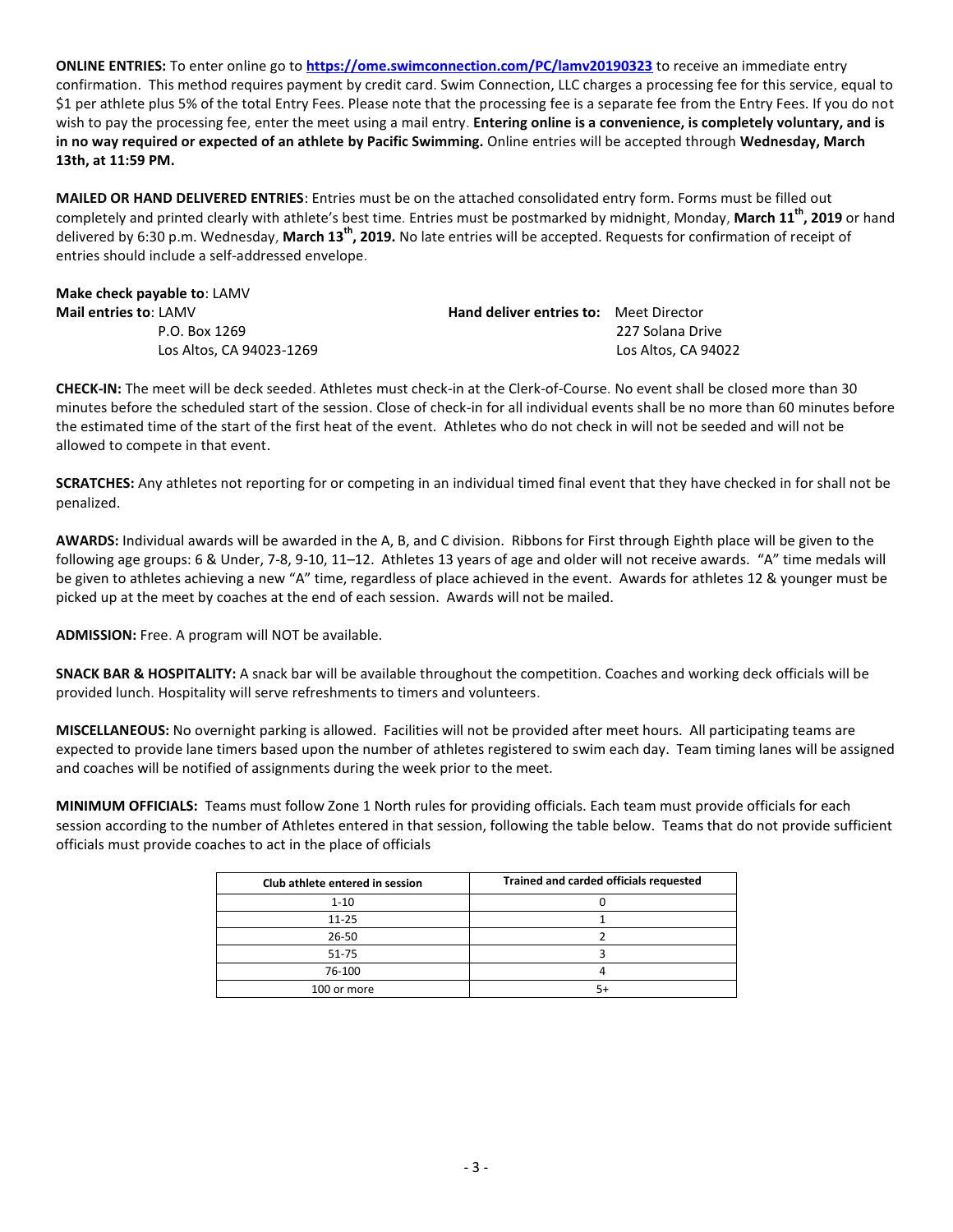## **EVENT SUMMARY**

|        | <b>SATURDAY</b> |           |         | <b>SUNDAY</b> |          |           |               |  |  |
|--------|-----------------|-----------|---------|---------------|----------|-----------|---------------|--|--|
| 8 & UN | $9 - 10$        | $11 - 12$ | 13-18   | 8 & UN        | $9 - 10$ | $11 - 12$ | $13 - 18$     |  |  |
| 50 BK  | 50 FR           | 100 BK    | 200 BK  | 50 FR         | 100 FR   | 50 BR     | 200 FR        |  |  |
| 50 FL  | 100 FL          | 50 FL     | 100 BR  | 25 BK         | 50 BK    | 100 FL    | 200 FL        |  |  |
| 25 FR  | 100 BK          | 50 FR     | 50 FR   | 50 BR         | 50 BR    | 200 BR    | <b>100 FR</b> |  |  |
| 100 IM | 200 FR          | 200 IM    | 400 IM* | 100 FR        | 200 IM   | 500 FR**  | 200 IM        |  |  |

## **EVENTS**

|                | SATURDAY, MARCH 23rd |              |        | SUNDAY, MARCH 24th |
|----------------|----------------------|--------------|--------|--------------------|
|                | <b>SESSION A</b>     |              |        | <b>SESSION A</b>   |
| GIRLS#         | <b>EVENT</b>         | <b>BOYS#</b> | GIRLS# | <b>EVENT</b>       |
| $\mathbf{1}$   | 11-12 100 BACK       | $\mathbf{2}$ | 41     | 13-14 200 FREE     |
| 3              | 13-14 200 BACK       | 4            | 43     | 15 - OV 200 FREE   |
| 5              | 15 - OV 200 BACK     | 6            | 45     | 11-12 50 BREAST    |
| $\overline{7}$ | 11-12 50 FLY         | 8            | 47     | 13-14 200 FLY      |
| 9              | 13-14 100 BREAST     | 10           | 49     | 15 - OV 200 FLY    |
| 11             | 15 - OV 100 BREAST   | 12           | 51     | 11-12 100 FLY      |
| 13             | $11 - 1250$ FREE     | 14           | 53     | 13-14 100 FREE     |
| 15             | 13-14 50 FREE        | 16           | 55     | 15 - OV 100 FREE   |
| 17             | 15 - OV 50 FREE      | 18           | 57     | 11-12 200 BREAST   |
| 19             | 11-12 200 IM         | 20           | 59     | 13 - 14 200 IM     |
| 21             | 13-14 400 IM         | 22           | 61     | 15 - OV 200 IM     |
| 23             | 15 - OV 400 IM       | 24           | 63     | 11 - 12 500 FREE** |
|                | <b>SESSION B</b>     |              |        | <b>SESSION B</b>   |
| 25             | 8 - UN 50 BACK       | 26           | 65     | 8-UN 50 FREE       |
| 27             | $9 - 1050$ FREE      | 28           | 67     | $9 - 10100$ FREE   |
| 29             | 8 - UN 50 FLY        | 30           | 69     | 8- UN 25 BACK      |
| 31             | 9 - 10 100 FLY       | 32           | 71     | $9 - 1050$ BACK    |
| 33             | 8 - UN 25 FREE       | 34           | 73     | 8-UN 50 BREAST     |
| 35             | $9 - 10100$ BACK     | 36           | 75     | 9 - 10 50 BREAST   |
| 37             | $8 - UN$ 100 IM      | 38           | 77     | 8-UN 100 FREE      |
| 39             | $9 - 10200$ FREE     | 40           | 79     | 9-10 200 IM        |

|                         | SATURDAY, MARCH 23rd |              |        | <b>SUNDAY, MARCH 24th</b> |  |
|-------------------------|----------------------|--------------|--------|---------------------------|--|
|                         | <b>SESSION A</b>     |              |        | <b>SESSION A</b>          |  |
| GIRLS #                 | <b>EVENT</b>         | <b>BOYS#</b> | GIRLS# | <b>EVENT</b>              |  |
| 1                       | 11-12 100 BACK       | $\mathbf{2}$ | 41     | 13-14 200 FREE            |  |
| $\overline{\mathbf{3}}$ | 13-14 200 BACK       | 4            | 43     | 15 - OV 200 FREE          |  |
| 5                       | 15 - OV 200 BACK     | 6            | 45     | 11 - 12 50 BREAST         |  |
| $\overline{\mathbf{z}}$ | 11-12 50 FLY         | 8            | 47     | 13-14 200 FLY             |  |
| 9                       | 13-14 100 BREAST     | 10           | 49     | 15 - OV 200 FLY           |  |
| 11                      | 15 - OV 100 BREAST   | 12           | 51     | 11-12 100 FLY             |  |
| 13                      | $11 - 1250$ FREE     | 14           | 53     | 13-14 100 FREE            |  |
| 15                      | 13-14 50 FREE        | 16           | 55     | 15 - OV 100 FREE          |  |
| 17                      | 15 - OV 50 FREE      | 18           | 57     | 11-12 200 BREAST          |  |
| 19                      | 11-12 200 IM         | 20           | 59     | 13 - 14 200 IM            |  |
| 21                      | 13-14 400 IM         | 22           | 61     | 15 - OV 200 IM            |  |
| 23                      | 15 - OV 400 IM       | 24           | 63     | 11 - 12 500 FREE**        |  |
|                         | <b>SESSION B</b>     |              |        | <b>SESSION B</b>          |  |
| 25                      | 8 - UN 50 BACK       | 26           | 65     | 8-UN 50 FREE              |  |
| 27                      | $9 - 1050$ FREE      | 28           | 67     | $9 - 10100$ FREE          |  |
| 29                      | 8 - UN 50 FLY        | 30           | 69     | 8-UN 25 BACK              |  |
| 31                      | 9 - 10 100 FLY       | 32           | 71     | $9 - 1050$ BACK           |  |
| 33                      | 8 - UN 25 FREE       | 34           | 73     | 8-UN 50 BREAST            |  |
| 35                      | $9 - 10100$ BACK     | 36           | 75     | 9 - 10 50 BREAST          |  |
| 37                      | 8-UN 100 IM          | 38           | 77     | 8-UN 100 FREE             |  |
| 39                      | $9 - 10200$ FREE     | 40           | 79     | 9-10 200 IM               |  |

**\* All 400 IM and 500 Free Athletes must provide their own timers.**

**\*\* All Athletes in the 500 Free must have achieved a USA – S "B" Time Standard for their age group and gender. A coach-verified time is acceptable. Entries with "NO TIME" for the 500 FREE will not be accepted.**

**All 500 Free Athletes must also provide their own lap counters.** 

Use the following URL to find the time standards:<http://www.pacswim.org/swim-meet-times/standards>